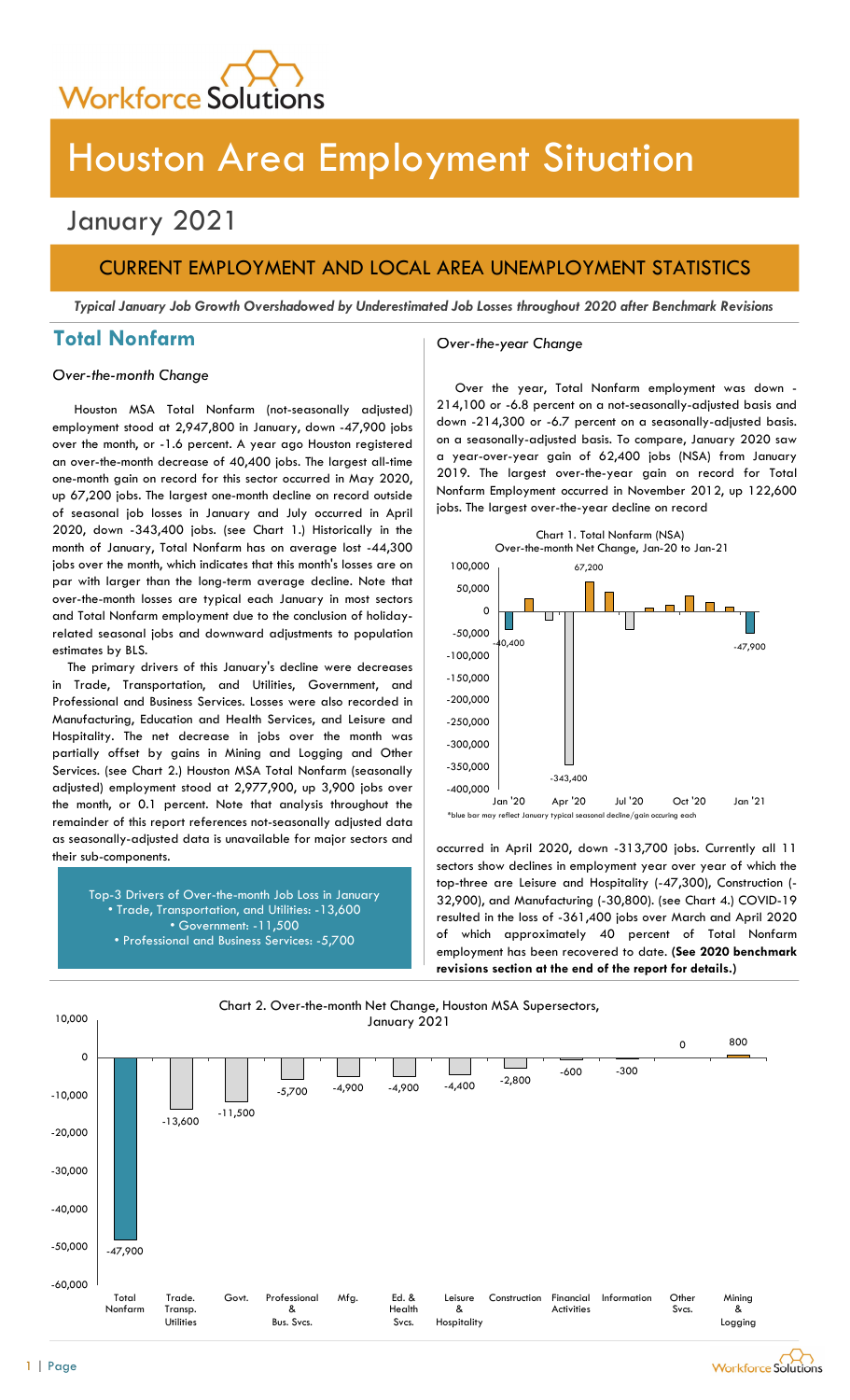



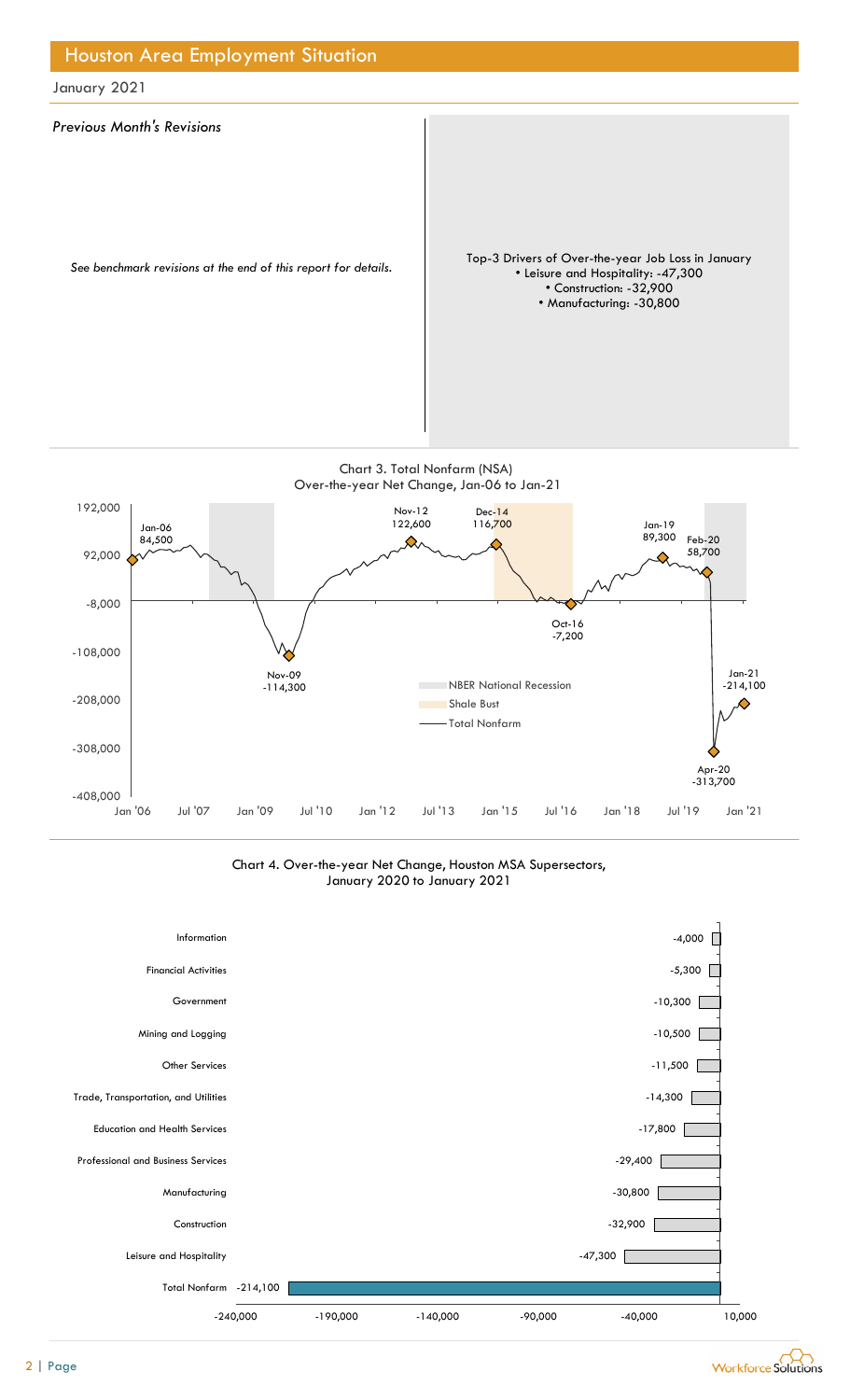## DECLINING INDUSTRY HIGHLIGHTS

## Trade, Transportation, and Utilities

### Over-the-month Change

Trade, Transportation, and Utilities was the largest declining sector over the month down -13,600 jobs, or -2.1 percent. (see Chart 6.) The largest all-time one-month gain on record for this sector occurred in November 2019, up 17,400 jobs. The largest decline on record occurred in April 2020, down -50,000 jobs. Historically in the month of January, Trade, Transportation, and Utilities has lost an average of -17,600 jobs over the month, which indicates that this month's losses are slightly smaller than the long-term average decline. Over-the-month losses occur each January in this sector due to shedding of holiday-related seasonal jobs in Retail Trade and downward adjustments to population estimates by BLS. Retail Trade was the largest contributor to the overall sector's decline, down -9,400 jobs over the month. The second-largest declining contributor was Transportation, Warehousing, and Utilities, which lost -5,300 jobs from December to January. Lastly, Wholesale Trade offset a portion of the sector's losses with a gain of 1,100 jobs.

Year over year, Trade, Transportation, and Utilities was down  $\cdot$  percent over the past year. 14,300 jobs, or -2.3 percent. (see Chart 7.) The largest over-theyear gain on record for this sector occurred in November 2007, up 23,300 jobs. The largest decline on record occurred in April 2020, down -46,200 jobs. Wholesale Trade was the largest contributor to the overall sector's decline, down -10,800 jobs over the year. The second-largest declining contributor was Retail Trade, which lost -9,600 jobs from January a year ago. Lastly, Transportation, Warehousing, and Utilities offset a portion of the sector's losses with a gain of 6,100 jobs. Trade,



Over-the-year Change Transportation, and Utilities's share of Houston area Total Nonfarm Employment has risen from 20.1 percent to 21.0



This sector is composed of establishments wholesaling agriculture, mining, and manufactured goods; retailing goods in small quantities to the public incl. online; transporting passengers and cargo; warehousing and storage; and providing electricity, natural gas, water, and sewage removal. Of the three main component industries, Retail Trade accounts for a plurality of the sector's employment at 47 percent. (see Chart 8.) Across the Houston MSA, the concentration of jobs in the overall sector is 10 percent higher than the national average, due to a 36-percent higher concentration in Wholesale Trade primarily related to the oil and gas industry.

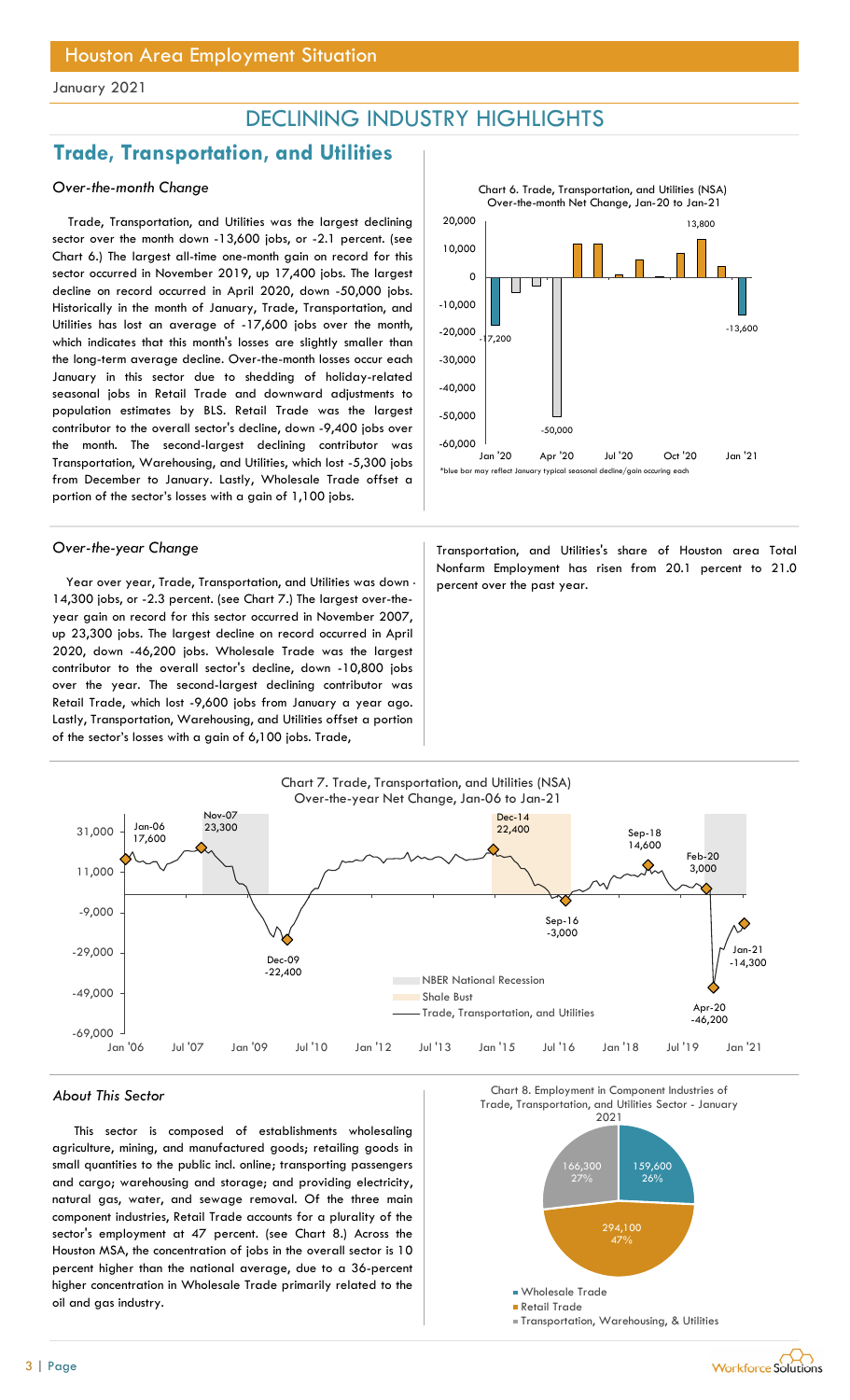## DECLINING INDUSTRY HIGHLIGHTS

## Government

### Over-the-month Change

Government was the second-largest declining sector over the month down -11,500 jobs, or -2.7 percent. (see Chart 9.) The largest all-time one-month gain on record for this sector occurred in September 2013, up 22,500 jobs. The largest decline on record occurred in April 2020, down -10,700 jobs. Historically in the month of January, Government has lost an average of - 5,200 jobs over the month, which indicates that this month's losses are substantially larger than the long-term average decline. As is the case for many sectors, over-the-month job losses are typical in Janaury within Government. Local Government was the largest contributor to the overall sector's decline, down -10,400 jobs over the month. The second-largest declining contributor was Federal Government, which lost -1,200 jobs from December to January. Lastly, State Government offset a portion of the sector's losses with a gain of 100 jobs.

Year over year, Government was down -10,300 jobs, or -2.5 percent. (see Chart 10.) The largest over-the-year gain on record for this sector occurred in May 2010, up 19,100 jobs. The largest decline on record occurred in January 2012, down - 17,100 jobs. Local Government was the largest contributor to the overall sector's decline, down -10,000 jobs over the year. The second-largest declining contributor was State Government, which lost -600 jobs from January a year ago. Lastly, Federal Government offset a portion of the sector's losses with a gain of 300 jobs. Since shedding -9,100 jobs over March and April



Over-the-year Change and the impact of COVID-19, this sector continues to post losses resulting in total employment that remains -4.6 percent below levels reported in February 2020. Government's share of Houston area Total Nonfarm Employment has risen from 13.2 percent to 13.9 percent over the past year.



#### About This Sector

This sector consists of establishments of federal, state, and local government agencies that administer, oversee, and manage public programs and have executive, legislative, or judicial authority over other institutions within a given area that are not performed by private establishments. For MSA data, this includes public education but excludes healthcare. Of the three main component industries, Local Government accounts for the majority of the sector's employment at 70 percent. (see Chart 11.) Across the Houston MSA, the concentration of jobs in the overall Government sector is 9 percent less than the national average.





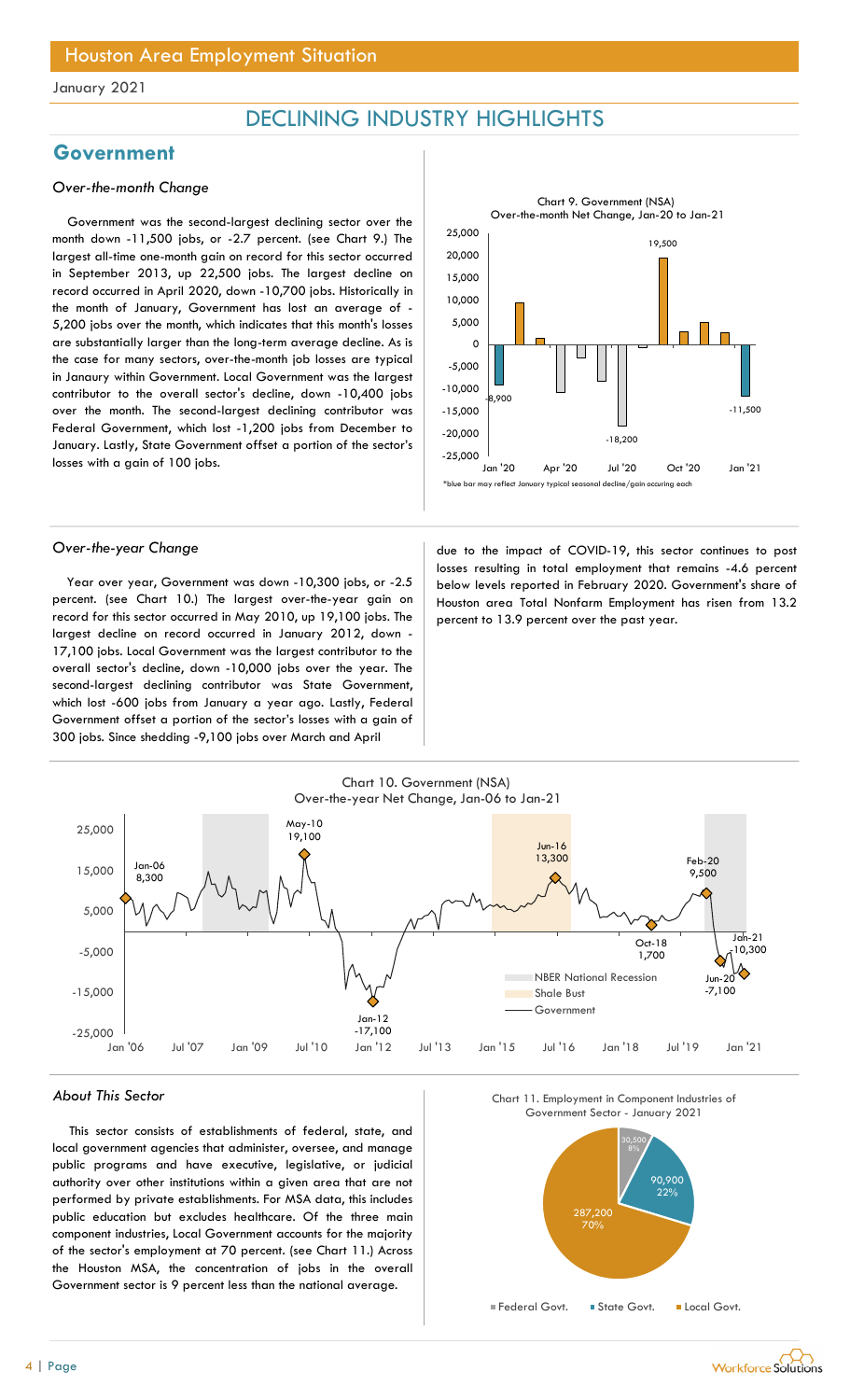## DECLINING INDUSTRY HIGHLIGHTS

## Professional and Business Services

### Over-the-month Change

Professional and Business Services was the third-largest declining sector over the month down -5,700 jobs, or -1.2 percent. (see Chart 12.) The largest all-time one-month gain on record for this sector occurred in June 2018, up 7,600 jobs. The largest decline on record occurred in April 2020, down -37,800 jobs. Historically in the month of January, Professional and Business Services has lost an average of -6,000 jobs over the month, which indicates that this month's losses are on par with the long-term average decline. Note that over-the-month job losses are typical in Janaury for this sector. Administrative and Support and Waste Management and Remediation Services was the largest contributor to the overall sector's decline, down -3,700 jobs over the month. The second-largest declining contributor was Management of Companies and Enterprises, which lost -1,000 jobs from December to January. Lastly, Professional, Scientific, and Technical Services subtracted, -1,000 jobs.

Year over year, Professional and Business Services was down - 29,400 jobs, or -5.8 percent. (see Chart 13.) This was the largestever year-over-year decline in the month of January since records began in 1990. Furthermore, 13.7 percent of total (gross) jobs lost across the region over the past year can be attributed to Professional and Business Services. The largest overthe-year gain on record for this sector occurred in November 2012, up 30,800 jobs. The largest decline on record occurred in November 2020, down -35,400 jobs. Professional, Scientific, and Technical Services was the largest contributor to the overall



Over-the-year Change and a second-largest decline, down -13,600 jobs over the year. The second-largest declining contributor was Administrative and Support and Waste Management and Remediation Services, which lost -12,700 jobs from January a year ago. Lastly, Management of Companies and Enterprises subtracted, -3,100 jobs. Since shedding -41,400 jobs over March and April 2020 due to the impact of COVID-19, this sector has recovered approximately 10 percent of jobs lost as of January. Professional and Business Services's share of Houston area Total Nonfarm Employment has risen from 16.1 percent to 16.2 percent over the past year.



This sector is composed of establishments specializing in professional, scientific, and technical activities; managment of establishments holding equity interests in order to influence management decisions; and office administration, hiring of personnel, security, cleaning, and waste disposal. Of the three main component industries, Professional, Scientific, and Technical Services accounts for a plurality of the sector's employment at 48 percent. (see Chart 14.) Across the Houston MSA, the concentration of jobs in the overall sector is 13 percent higher than the national average, due to times more jobs in Professional, Scientific, and Technical Services serving the oil and gas industry.





Mgmt. of Companies & Enterprises

Admin. & Support & Waste Mgmt. & Remediation Svcs.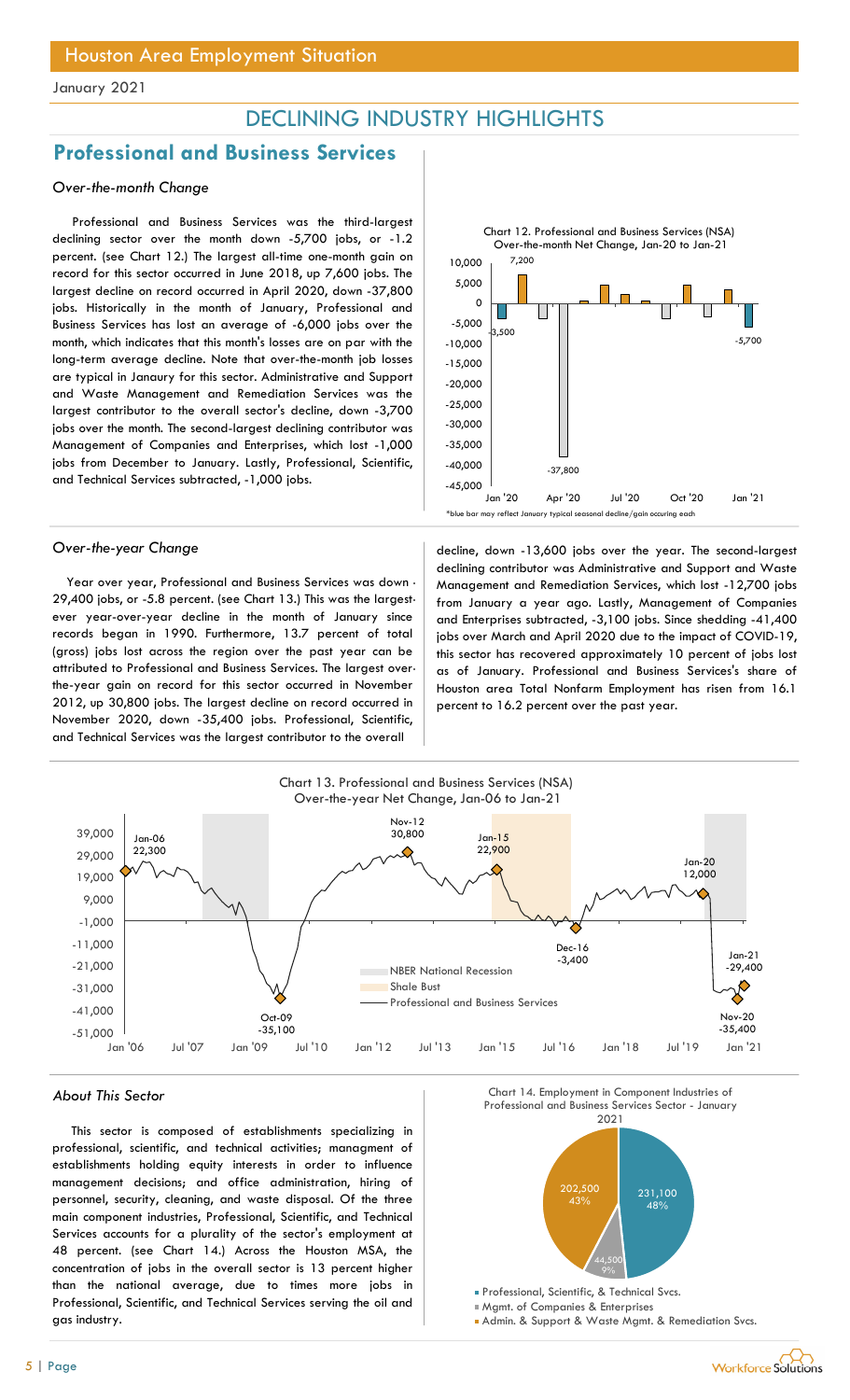## DECLINING INDUSTRY HIGHLIGHTS

## **Manufacturing**

### Over-the-month Change

Manufacturing also saw a decrease over the month down - 4,900 jobs, or -2.3 percent. (see Chart 15.) The largest all-time one-month gain on record for this sector occurred in June 1990, up 3,200 jobs. The largest decline on record occurred in April 2020, down -10,600 jobs. Historically in the month of January, Manufacturing has lost an average of -1,700 jobs over the month, which indicates that this month's losses are substantially larger than the long-term average decline. Note that over-themonth job losses are typical in Janaury for this sector however there has been one instances of gains in the month of January since records began in 1990. Durable Goods was the largest contributor to the overall sector's decline, down -2,500 jobs over the month. The second-largest declining contributor was Non-Durable Goods, which lost -2,400 jobs from December to January.



Year over year, Manufacturing was down -30,800 jobs, or - 13.1 percent. (see Chart 16.) This was the largest-ever yearover-year decline in the month of January, or any other month, since records began in 1990. Furthermore, 14.4 percent of total (gross) jobs lost across the region over the past year can be attributed to Manufacturing. The largest over-the-year gain on record for this sector occurred in June 2012, up 17,700 jobs. Durable Goods was the largest contributor to the overall sector's decline, down -26,700 jobs over the year. The second-largest declining contributor was Non-Durable Goods, which lost -4,100

Over-the-year Change The State of Tanuary a year ago. Since shedding -11,500 jobs over March and April 2020 due to the impact of COVID-19, this sector continues to post losses resulting in total employment that remains -10 percent below levels reported in February 2020. Manufacturing's share of Houston area Total Nonfarm Employment has fallen from 7.4 percent to 6.9 percent over the past year.



#### About This Sector

This sector comprises establishments engaged in the mechanical, physical, or chemical transformation of materials, substances, or components into new products. Of the two main component industries, Durable Goods accounts for the majority of the sector's employment at 61 percent. (see Chart 17.) Across the Houston MSA, the concentration of jobs in the overall Manufacturing sector is 20 percent less than the national average.



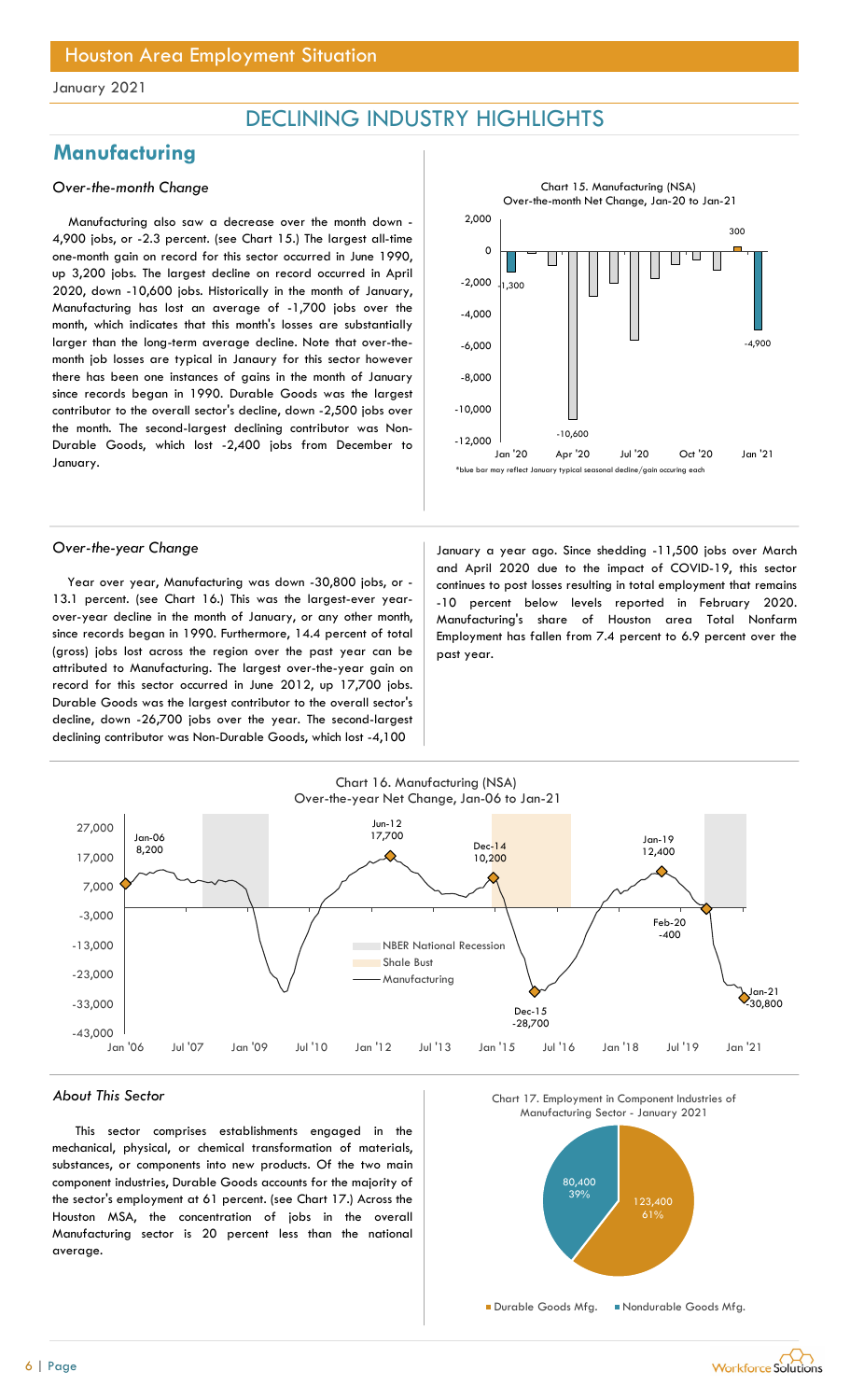## DECLINING INDUSTRY HIGHLIGHTS

## Education and Health Services

### Over-the-month Change

Education and Health Services also saw a decrease over the month down -4,900 jobs, or -1.2 percent. (see Chart 18.) The largest all-time one-month gain on record for this sector occurred in May 2020, up 15,500 jobs. The largest decline on record occurred in April 2020, down -42,900 jobs. Historically in the month of January, Education and Health Services has lost an average of -3,000 jobs over the month, which indicates that this month's losses are substantially larger than the long-term average decline. Health Care and Social Assistance was the largest contributor to the overall sector's decline, down -4,100 jobs over the month. The second-largest declining contributor was Educational Services, which lost -800 jobs from December to January.



Year over year, Education and Health Services was down - 17,800 jobs, or -4.3 percent. (see Chart 19.) This was the largestever year-over-year decline in the month of January since records began in 1990. The largest over-the-year gain on record for this sector occurred in March 2015, up 17,600 jobs. The largest decline on record occurred in April 2020, down - 34,200 jobs. Health Care and Social Assistance was the largest contributor to the overall sector's decline, down -14,100 jobs over the year. The second-largest declining contributor was Educational Services, which lost -3,700 jobs from January a

Over-the-year Change and South and April (year ago. Since shedding -45,700 jobs over March and April 2020 due to the impact of COVID-19, this sector has recovered approximately 50 percent of jobs lost as of January. Education and Health Services's share of Houston area Total Nonfarm Employment has risen from 13.0 percent to 13.3 percent over the past year.



#### About This Sector

This sector is composed of establishments that provide private education services (i.e. excluding pubicly-funded primary, secondary, and postsecondary institutions) and establishments that provide healthcare and social assistance to individuals. Of the two main component industries, Health Care and Social Assistance accounts for the majority of the sector's employment at 84 percent. (see Chart 20.) Across the Houston MSA, the concentration of jobs in the overall sector is 19 percent less than the national average, despite the high physical concentration of healthcare jobs centered around Texas Medical Center.





**Educational Svcs.** Health Care & Social Assistance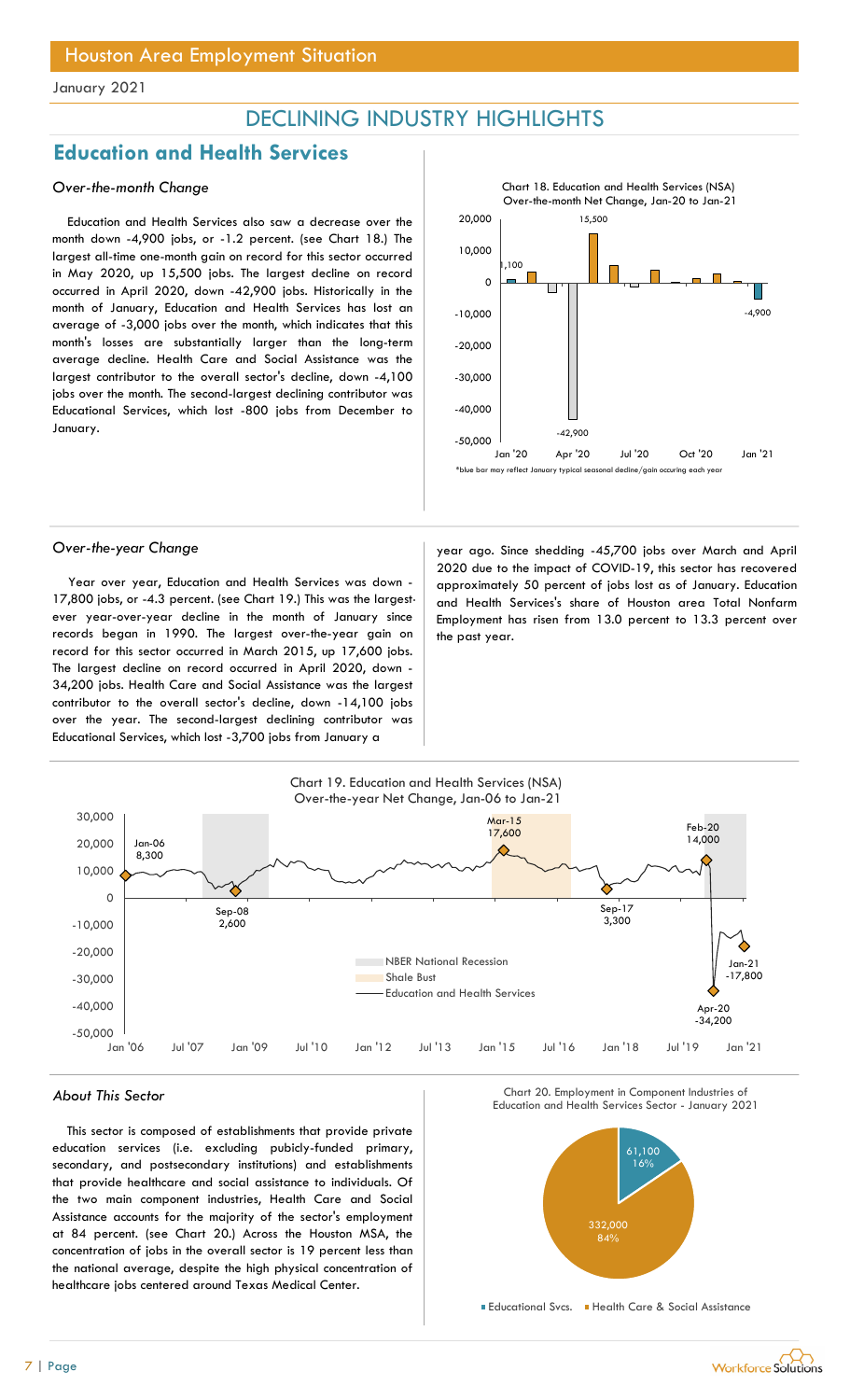## DECLINING INDUSTRY HIGHLIGHTS

## Leisure and Hospitality

### Over-the-month Change

Leisure and Hospitality also saw a decrease over the month down -4,400 jobs, or -1.5 percent. (see Chart 21.) The largest all-time one-month gain on record for this sector occurred in May 2020, up 42,100 jobs. The largest decline on record occurred in April 2020, down -123,400 jobs. Historically in the month of January, Leisure and Hospitality has lost an average of -4,500 jobs over the month, which indicates that this month's losses are on par with smaller than the long-term average decline. Like Total Nonfarm employment, over-the-month job losses in this sector occur each January without exception due to the conclusion of holiday-related seasonal jobs and downward adjustments to population estimates by BLS. Accommodation and Food Services was the largest contributor to the overall sector's decline, down - 3,800 jobs over the month. The second-largest declining contributor was Arts, Entertainment, and Recreation, which lost - 600 jobs from December to January.

Year over year, Leisure and Hospitality was down -47,300 jobs, or -14.3 percent. (see Chart 22.) This was the largest-ever year-over-year decline in the month of January since records began in 1990. Among sectors currently showing contraction, this sector is the fastest declining in percentage terms across the Houston area. Furthermore, 22.1 percent of total (gross) jobs lost across the region over the past year can be attributed to Leisure and Hospitality. The largest over-the-year gain on record for this sector occurred in January 2016, up 17,200 jobs. The largest decline on record occurred in April 2020, down -125,900 jobs.



Over-the-year Change and Theorem Accommodation and Food Services was the largest contributor to the overall sector's decline, down -37,700 jobs over the year. The second-largest declining contributor was Arts, Entertainment, and Recreation, which lost -9,600 jobs from January a year ago. Since shedding -127,900 jobs over March and April 2020 due to the impact of COVID-19, this sector has recovered approximately 60 percent of jobs lost as of January. Leisure and Hospitality's share of Houston area Total Nonfarm Employment has fallen from 10.4 percent to 9.6 percent over the past year.



#### About This Sector

This sector is composed of establishments that produce and promote in live performances, events, of exhibits of historical, cultural, or educational interest or related to recreation or hobbies intended for public viewing; and provide customers with lodging and/or meals and beverages for immediate consumption. Of the two main component industries, Accommodation and Food Services accounts for the majority of the sector's employment at 91 percent. (see Chart 23.) Across the Houston MSA, the concentration of jobs in the overall sector is 8 percent higher than the national average.





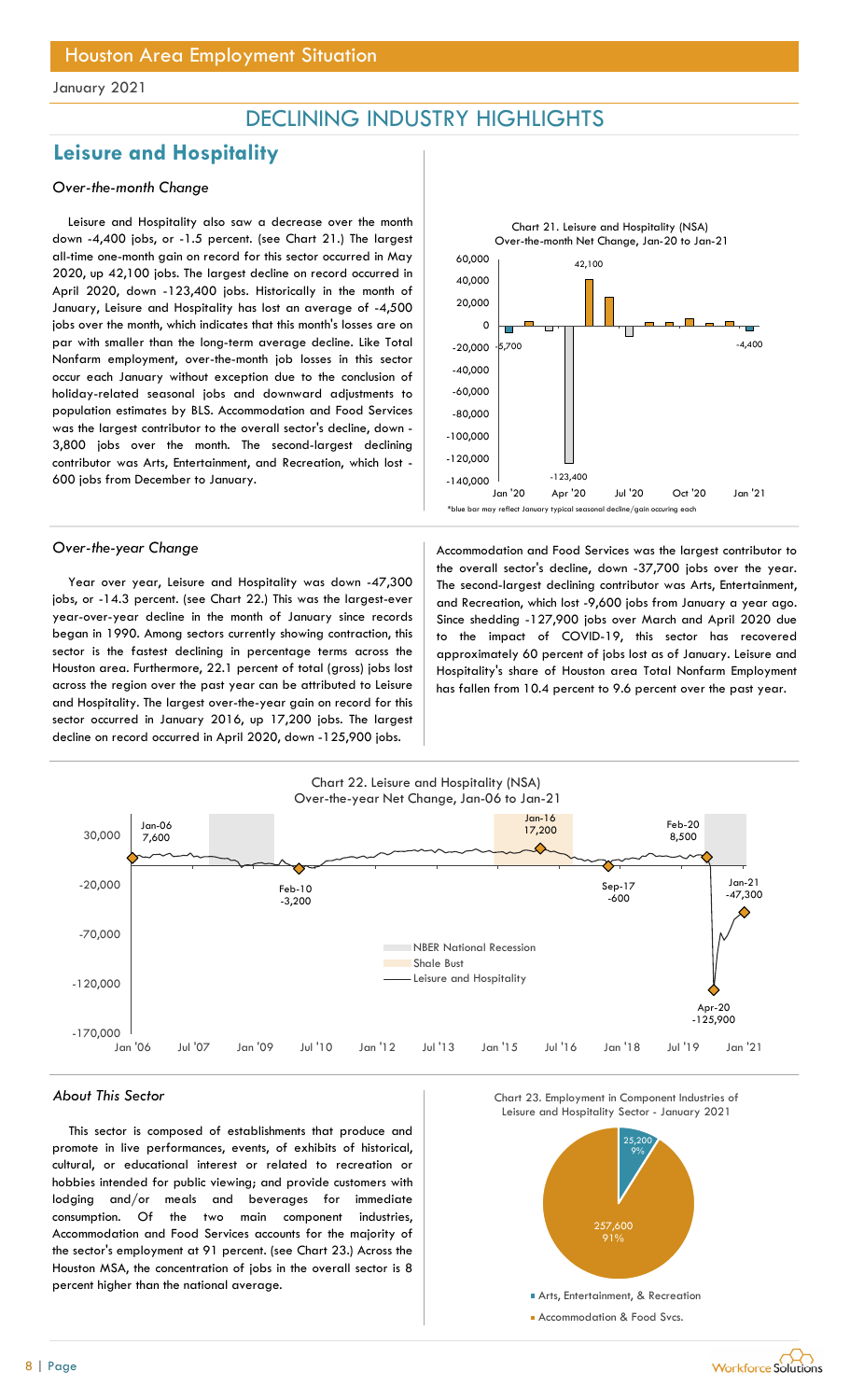## DECLINING INDUSTRY HIGHLIGHTS

## **Construction**

### Over-the-month Change

Construction also saw a decrease over the month down -2,800 jobs, or -1.4 percent. (see Chart 24.) The largest all-time onemonth gain on record for this sector occurred in February 2019, up 7,300 jobs. The largest decline on record occurred in April 2020, down -23,700 jobs. Historically in the month of January, Construction has lost an average of -3,300 jobs over the month, which indicates that this month's losses are slightly smaller than the long-term average decline. Construction typically experiences over-the-month job losses in January however there have been two instances of job gains in this sector in the month of January since records began in 1990. Construction of Buildings was the largest contributor to the overall sector's decline, down - 1,500 jobs over the month. The second-largest declining contributor was Heavy and Civil Engineering Construction, which lost -800 jobs from December to January. Lastly, Specialty Trade Contractors subtracted, -500 jobs.

Year over year, Construction was down -32,900 jobs, or -14.2 percent. (see Chart 25.) This was the largest-ever year-overyear decline in the month of January since records began in 1990. Among sectors currently showing contraction, this sector is the second-fastest declining in percentage terms across the Houston area. Furthermore, 15.4 percent of total (gross) jobs lost across the region over the past year can be attributed to Construction. The largest over-the-year gain on record for this sector occurred in December 2014, up 19,700 jobs. The largest decline on record occurred in September 2020, down -35,900



Over-the-year Change in the state of a policies in the jobs. Construction of Buildings was the largest contributor to the overall sector's decline, down -11,200 jobs over the year. The second-largest declining contributor was Specialty Trade Contractors, which lost -11,100 jobs from January a year ago. Lastly, Heavy and Civil Engineering Construction subtracted, - 10,600 jobs. Since shedding -24,000 jobs over March and April 2020 due to the impact of COVID-19, this sector continues to post losses resulting in total employment that remains -20 percent below levels reported in February 2020. Construction's share of Houston area Total Nonfarm Employment has fallen from 7.3 percent to 6.7 percent over the past year.



#### About This Sector

This sector comprises establishments engaged in the construction of buildings, infrastructure, site preparation and subdivision, and specialty trades e.g. masonry, painting, and electrical work. Of the three main component industries, Specialty Trade Contractors accounts for a slight majority of the sector's employment at just over 52 percent. (see Chart 26.) Across the Houston MSA, the concentration of jobs in the overall Construction sector is 34 percent higher than the national average, due to 2.6 times more jobs in Heavy and Civil Engineering Construction related to turnaround maintenance of petrochemical facilities.





- 
- **Specialty Trade Contractors**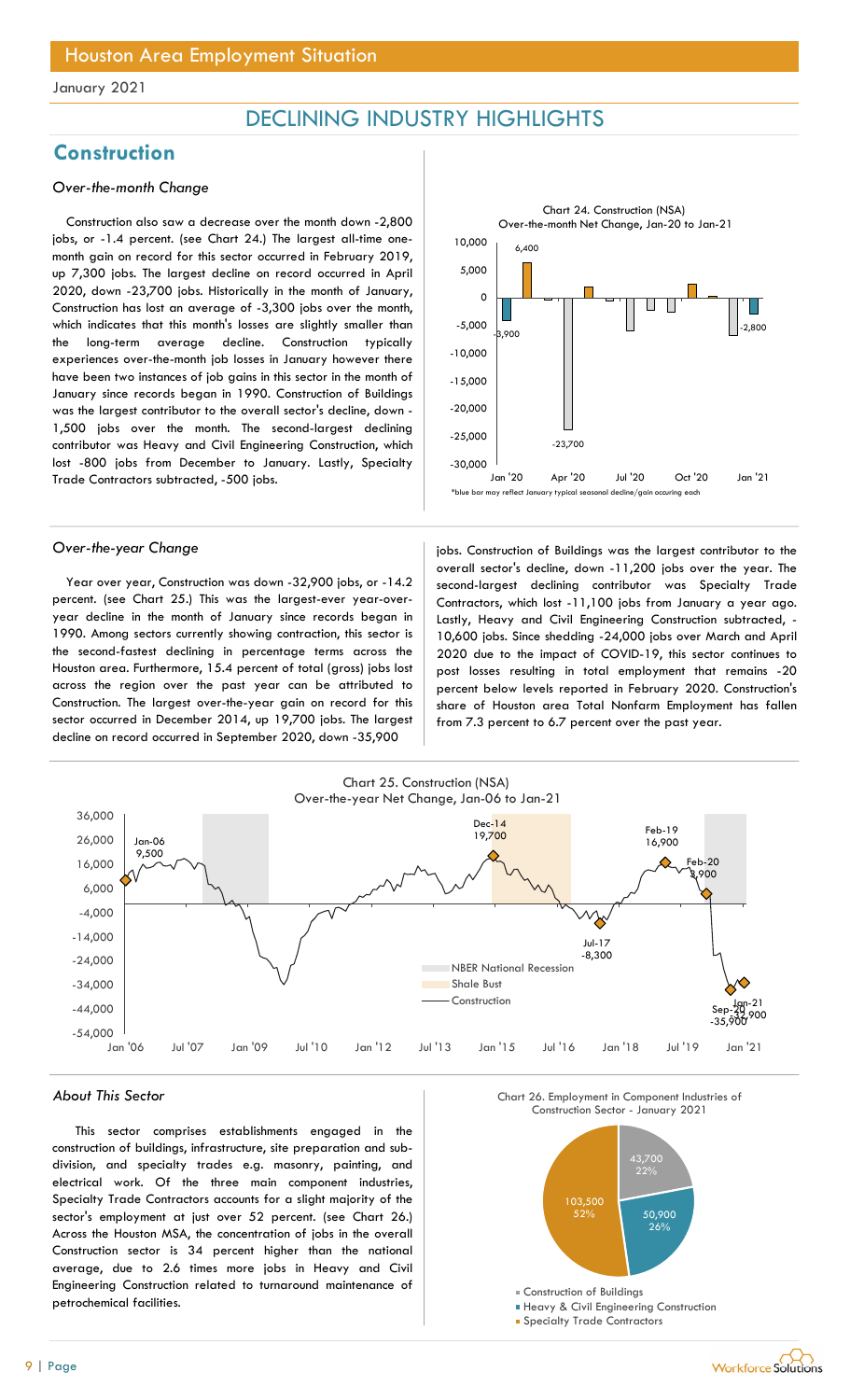## DECLINING INDUSTRY HIGHLIGHTS

## Financial Activities

### Over-the-month Change

Financial Activities also saw a decrease over the month down - 600 jobs, or -0.4 percent. (see Chart 27.) The largest all-time one-month gain on record for this sector occurred in October 2020, up 2,700 jobs. The largest decline on record occurred in April 2020, down -6,900 jobs. Historically in the month of January, Financial Activities has lost an average of -1,400 jobs over the month, which indicates that this month's losses are moderately smaller than the long-term average decline. Note that over-the-month job losses are typical in Janaury for this sector. Finance and Insurance was the largest contributor to the overall sector's decline, down -300 jobs over the month. The second-largest declining contributor was Real Estate and Rental and Leasing, which lost -300 jobs from December to January.



Year over year, Financial Activities was down -5,300 jobs, or - 3.2 percent. (see Chart 28.) This was the largest-ever year-overyear decline in the month of January since records began in 1990. The largest over-the-year gain on record for this sector occurred in September 1998, up 9,000 jobs. The largest decline on record occurred in August 2009, down -6,300 jobs. Real Estate and Rental and Leasing was the largest contributor to the overall sector's decline, down -5,500 jobs over the year. One component industry that provided a partial offset was Finance and Insurance, which gained 200 jobs from January a year ago.

Over-the-year Change Since shedding -7,800 jobs over March and April 2020 due to the impact of COVID-19, this sector has recovered approximately 20 percent of jobs lost as of January. Financial Activities's share of Houston area Total Nonfarm Employment has risen from 5.3 percent to 5.5 percent over the past year.



#### About This Sector

This sector is composed of establishments renting, leasing, or allowing use of assets, and financial transactions such as creation, liquidation, or change in ownership of financial assets, underwriting of insurance, and annuities. Of the two main component industries, Finance and Insurance accounts for the majority of the sector's employment at 64 percent. (see Chart 29.) Across the Houston MSA, the concentration of jobs in the overall Financial Activities sector is 11 percent less than the national average, due to a 24-percent lower concentration in Finance and Insurance offsetting a 27-percent higher concentration in Real Estate and Rental and Leasing.

Chart 29. Employment in Component Industries of



Real Estate & Rental & Leasing Finance & Insurance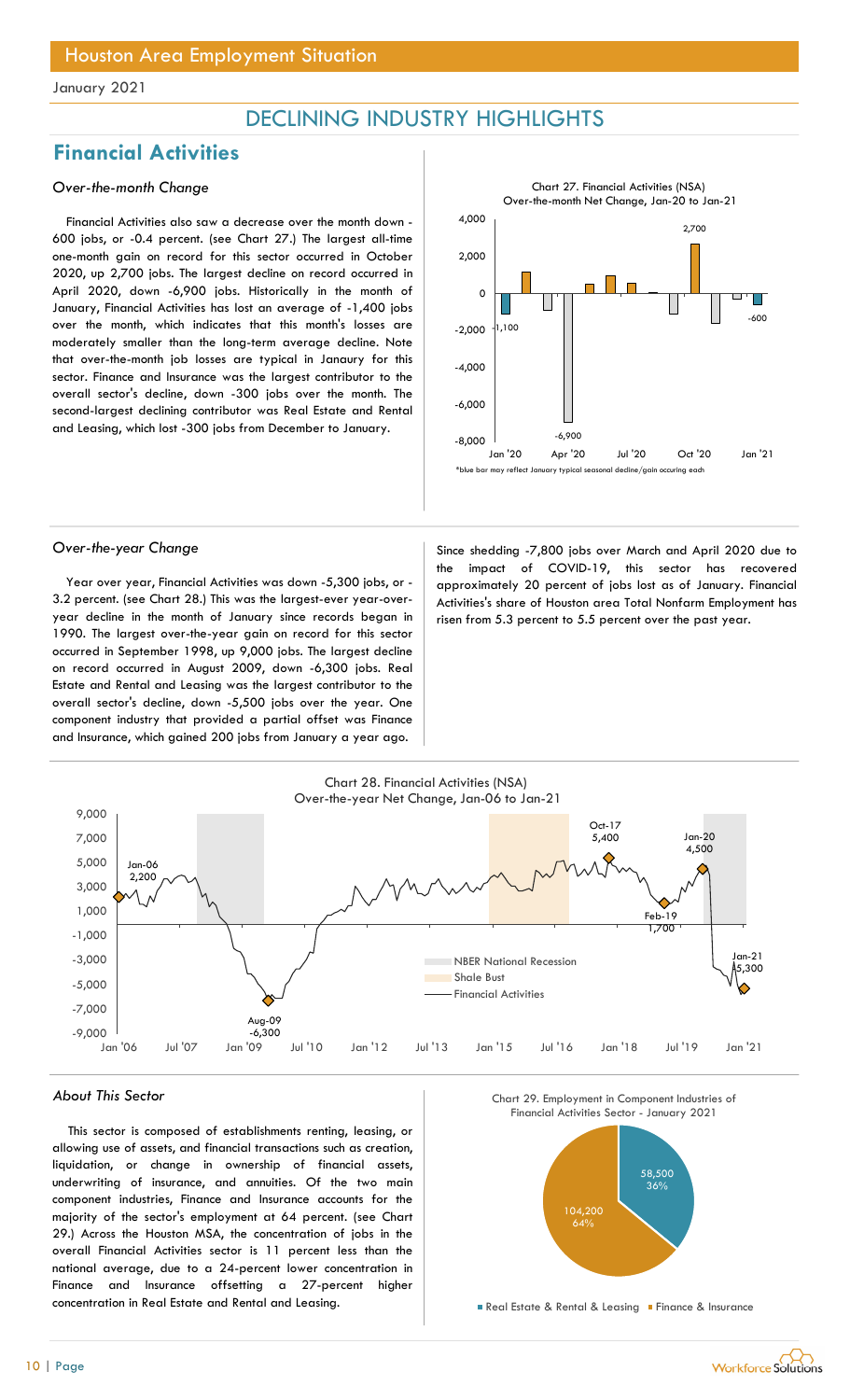## DECLINING INDUSTRY HIGHLIGHTS

## Information

#### Over-the-month Change

Information also saw a decrease over the month down -300 jobs, or -1.0 percent. (see Chart 30.) The largest all-time onemonth gain on record for this sector occurred in July 1994, up 1,500 jobs. The largest decline on record occurred in April 2020, down -3,900 jobs. Historically in the month of January, Information has lost an average of -500 jobs over the month, which indicates that this month's losses are slightly smaller than the long-term average decline. While over-the-month job losses are typical in this sector each January, the magnitude of the declines has shrunk in recent years due to continued long-term structural job losses in media and publishing-related industries. Other Information Undefined was the largest contributor to the overall sector's decline, down -200 jobs over the month. The second-largest declining contributor was Telecommunications, which lost -100 jobs from December to January.



Year over year, Information was down -4,000 jobs, or  $-12.2$  over the past year. percent. (see Chart 31.) The largest over-the-year gain on record for this sector occurred in June 1997, up 4,600 jobs. The largest decline on record occurred in April 2002, down -7,000 jobs. Other Information Undefined was the largest contributor to the overall sector's decline, down -3,200 jobs over the year. The second-largest declining contributor was Telecommunications, which lost -800 jobs from January a year ago. Since shedding - 4,500 jobs over March and April 2020 due to the impact of COVID-19, this sector has recovered approximately 10 percent

Over-the-year Change and a state of jobs lost as of January. Information's share of Houston area Total Nonfarm Employment has remained constant at 1.0 percent



#### About This Sector

This sector comprises establishments producing and distributing information and cultural products, e.g. traditional and online news publishing; software publishing; the motion picture and sound recording; TV broadcasting; and telecommunications. Of the two main component industries, Other Information Undefined accounts for the majority of the sector's employment at 56 percent. (see Chart 32.) Across the Houston MSA, the concentration of jobs in the overall Information sector is 48 percent less than the national average.





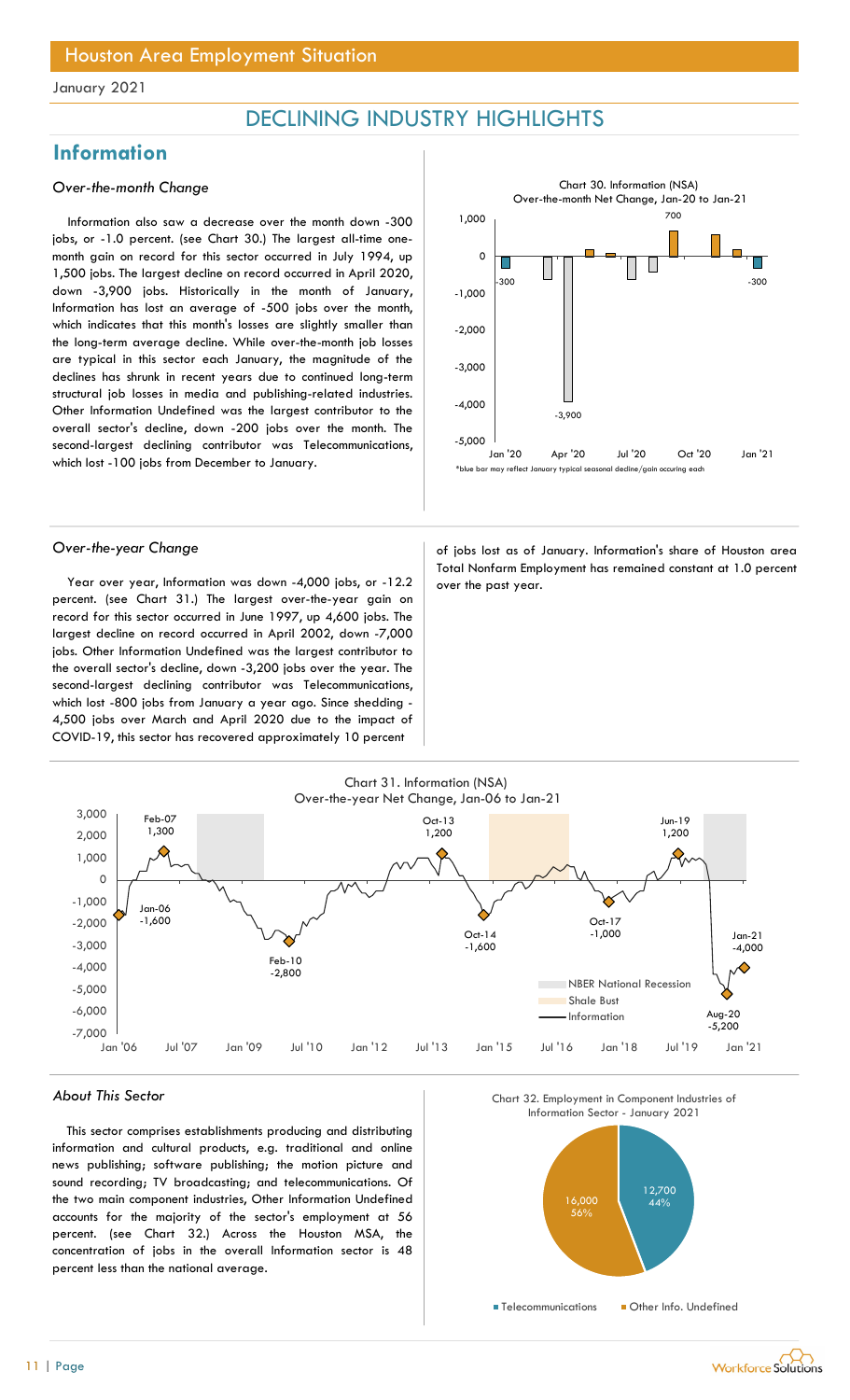## GAINING INDUSTRY HIGHLIGHTS

## Mining and Logging and Logging and Logging and the state of  $\frac{1}{2}$  . 1,900 jobs.

### Over-the-month Change

Mining and Logging was the largest gaining sector over the month up 800 jobs, or 1.2 percent. (see Chart 33.) The largest all-time one-month gain on record for this sector occurred in June 2011, up 2,800 jobs. The largest decline on record occurred in April 2020, down -5,200 jobs. Historically in the month of January, Mining and Logging has lost an average of -800 jobs over the month, which indicates that this month's gains are substantially in contrast to the long-term average decline. Mining and Logging typically experiences over-the-month job losses in January however there have been thre instances of job gains and one instance of zero net change in this sector in the month of January since records began in 1990. Support Activities for Mining was the largest contributor to the overall sector's increase, up 1,900 jobs over the month. The second-largest contributor was Other Mining and Logging Undefined, which added 800 jobs from December to January. Lastly, Oil and Gas Extraction offset a portion of the sector's gains with a loss of

Year over year, Mining and Logging was down -10,500 jobs, or -13.5 percent. (see Chart 34.) Among sectors currently showing contraction, this sector is the third-fastest declining in percentage terms across the Houston area. The largest over-theyear gain on record for this sector occurred in December 2011, up 11,900 jobs. The largest decline on record occurred in December 2015, down -21,800 jobs. Support Activities for Mining was the largest contributor to the overall sector's decline, down -7,500 jobs over the year. The second-largest declining contributor was Oil and Gas Extraction, which lost -3,800 jobs





Over-the-year Change from January a year ago. Lastly, Other Mining and Logging Undefined offset a portion of the sector's losses with a gain of 800 jobs. Since shedding -6,100 jobs over March and April 2020 due to the impact of COVID-19, this sector continues to post losses resulting in total employment that remains -10 percent below levels reported in February 2020. Mining and Logging's share of Houston area Total Nonfarm Employment has fallen from 2.5 percent to 2.3 percent over the past year.



#### About This Sector

This sector comprises establishments extracting naturally occurring minerals such as coal and ores; liquid minerals, such as crude petroleum and natural gas; and timber. Of the three main component industries, Oil and Gas Extraction accounts for a plurality of the sector's employment at 49 percent. (see Chart 35.) Across the Houston MSA, the concentration of jobs in the overall Mining and Logging sector is 5.4 times the national average, due to the region's role as a global hub for the oil and gas industry.

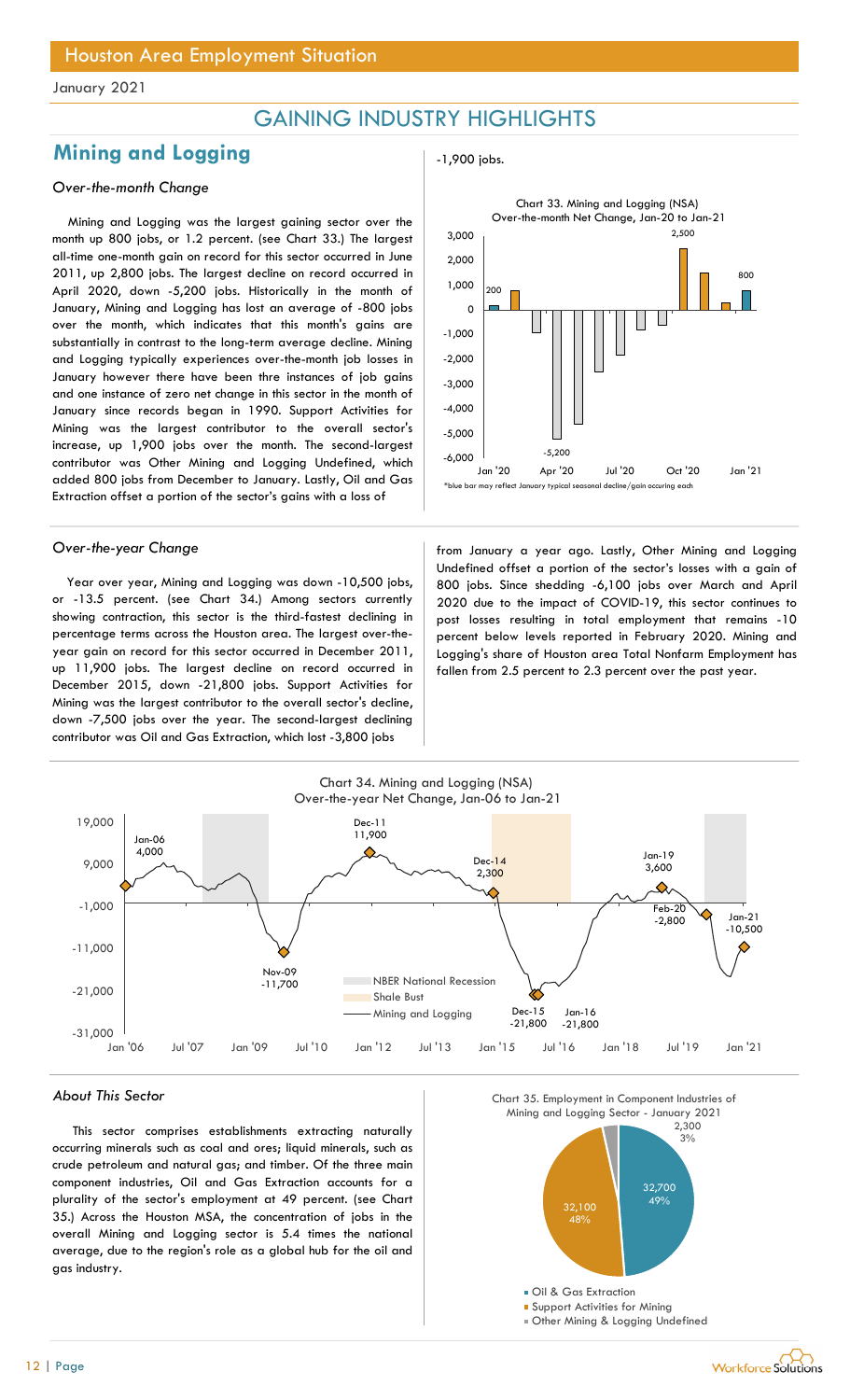## GAINING INDUSTRY HIGHLIGHTS

## **Other Services**

### Over-the-month Change

Other Services was unchanged over the month. (see Chart 36.) The largest all-time one-month gain on record for this sector occurred in June 2020, up 8,000 jobs. The largest decline on record occurred in April 2020, down -28,300 jobs. Historically in the month of January, Other Services has lost an average of - 200 jobs over the month, which indicates that this month's net zero change is moderately in contrast to the long-term average decline. Other Services typically experiences over-the-month job losses in January however there have been four instances of job gains in this sector in the month of January since records began in 1990. NOTE: No subsector is published at the MSA level by the CES survey. See below for additional information.



Year over year, Other Services was down  $-11,500$  jobs, or  $-$  over the past year. 9.9 percent. (see Chart 37.) This was the largest-ever year-overyear decline in the month of January since records began in 1990. The largest over-the-year gain on record for this sector occurred in April 2014, up 5,300 jobs. The largest decline on record occurred in April 2020, down -27,300 jobs. NOTE: No subsector is published at the MSA level by the CES survey. See below for additional information. Since shedding -30,200 jobs over March and April 2020 due to the impact of COVID-19, this sector has recovered approximately 50 percent of jobs lost as

Over-the-year Change and a state of January. Other Services's share of Houston area Total Nonfarm Employment has fallen from 3.7 percent to 3.6 percent



#### About This Sector

This sector comprises establishments engaged in services not classified elsewhere such as equipment and machinery repair, religious activities, grantmaking, advocacy, and providing drycleaning and laundry services, and personal care services. Of the three main component industries, Personal and Laundry Services accounts for a plurality of the sector's employment at 48 percent as a subsector where self-employment is prevalent (source: Census - Non Employer Statistics and BLS - Quarterly Census of Employment and Wages). (see Chart 38.) Across the Houston MSA, the concentration of jobs in the overall Other Services sector is 7 percent less than the national average.



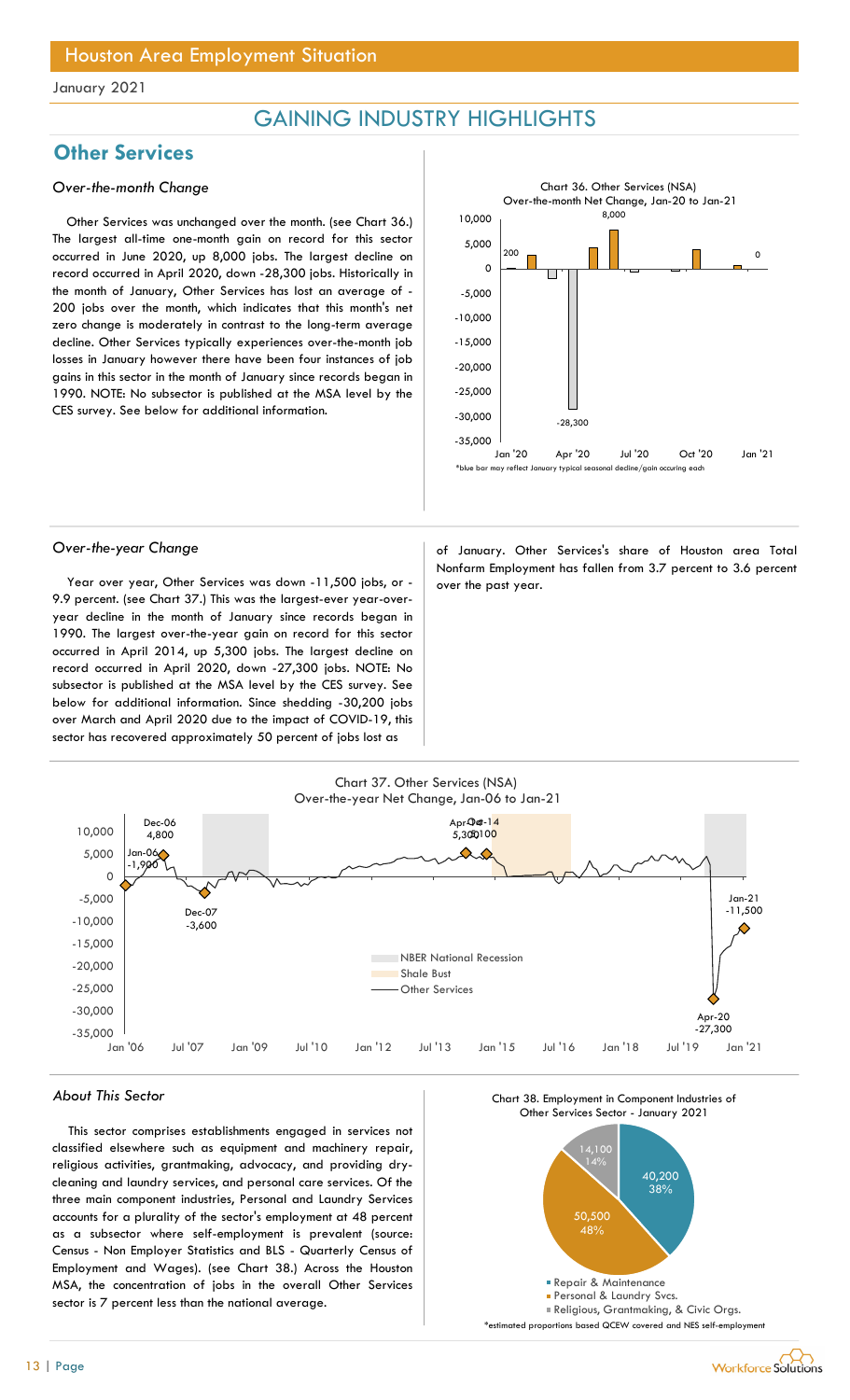## Unemployment Rates

## Not-Seasonally Adjusted

The Houston MSA (not-seasonally-adjusted) unemployment rate stood at 8.3 percent in January, up from December's 7.6 percent and up from 4.1 percent a year ago. This was above the statewide rate of 7.3 percent and above the national rate of 6.8 percent. 278,201 individuals were unemployed in Houston in January, up from December's 260,520 and up from 139,979 in January 2020.





## Seasonally Adjusted

The Houston MSA (seasonally-adjusted) unemployment rate stood at 8.3 percent in December, down from November's 9.2 percent and up from 3.8 percent a year ago. This was above the statewide rate of 6.9 percent and above the national rate of 6.7 percent. 284,211 individuals were unemployed in Houston in December, down from November's 316,785 and up from 131,756 in December 2019.

Chart 41. Unemployment Rates (SA) U.S., Texas, and Houston MSA December 2020



Chart 42. Unemployment Rates U.S., Texas, and Houston MSA (SA) December 2000 to December 2020

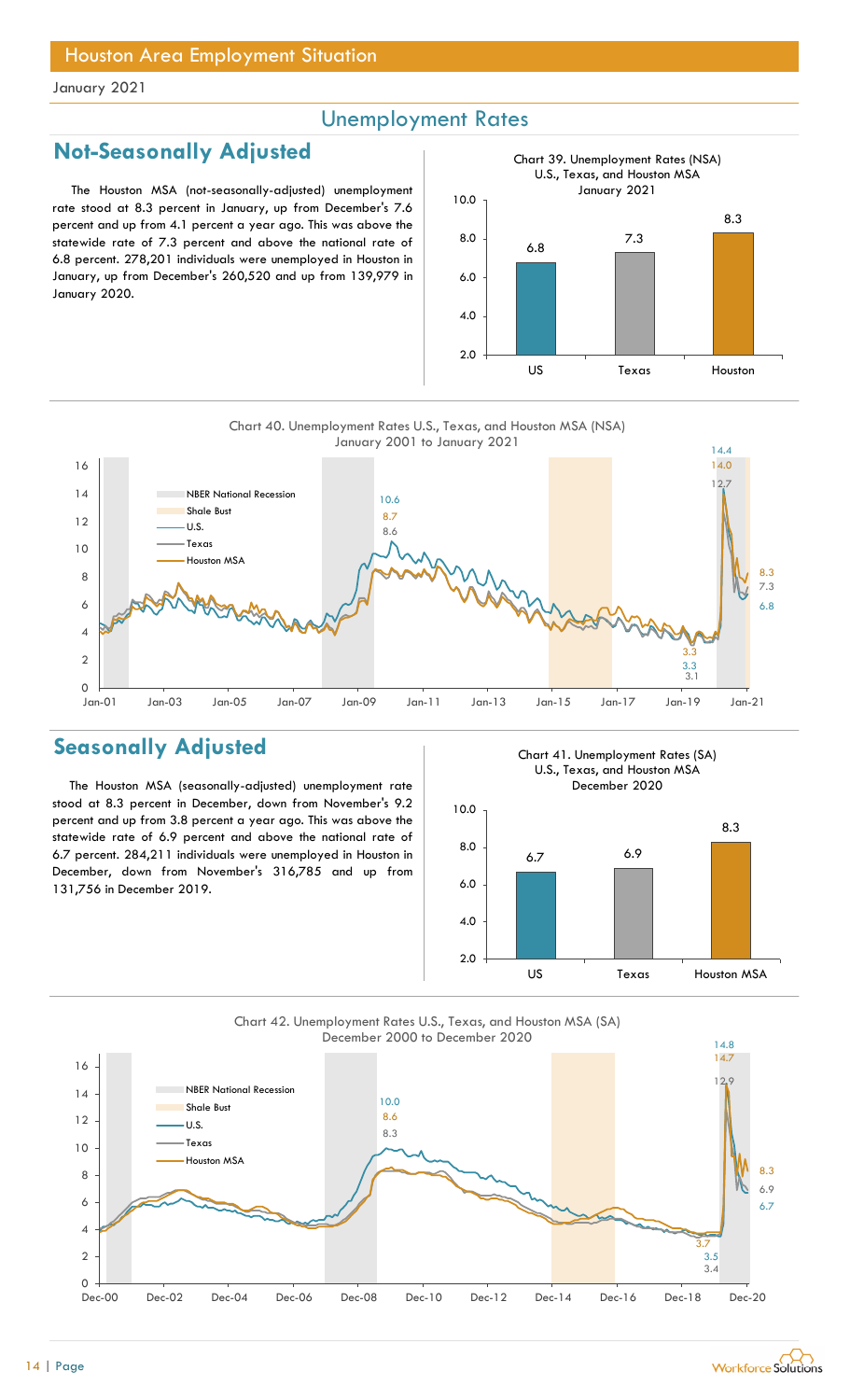| Table 1. Houston MSA Sectors and Major Industry Subcomponents |  |  |  |  |  |  |  |  |
|---------------------------------------------------------------|--|--|--|--|--|--|--|--|
|---------------------------------------------------------------|--|--|--|--|--|--|--|--|

| <b>NAICS Industry</b><br><b>Total Nonfarm</b>                                                             | Jan-21<br>2,947,800    | <b>Dec-20</b>          | $Jan-20$<br>2,995,700 3,161,900 | Monthly<br>$-47,900$ | Monthly<br>$-1.6%$ | Yearly<br>$-214,100$   | Yearly %<br>$-6.8%$  |
|-----------------------------------------------------------------------------------------------------------|------------------------|------------------------|---------------------------------|----------------------|--------------------|------------------------|----------------------|
| <b>Total Private</b>                                                                                      | 2,539,200              | 2,575,600              | 2,743,000                       | $-36,400$            | $-1.4%$            | $-203,800$             | $-7.4%$              |
| Goods Producing                                                                                           | 469,000                | 475,900                | 543,200                         | $-6,900$             | $-1.4%$            | $-74,200$              | $-13.7%$             |
| .Mining and Logging                                                                                       | 67,100                 | 66,300                 | 77,600                          | 800                  | 1.2%               | $-10,500$              | $-13.5%$             |
| Oil and Gas Extraction                                                                                    | 32,700                 | 34,600                 | 36,500                          | $-1,900$             | $-5.5%$            | $-3,800$               | $-10.4%$             |
| Support Activities for Mining                                                                             | 32,100                 | 30,200                 | 39,600                          | 1,900                | 6.3%               | $-7,500$               | $-18.9%$             |
| .Construction<br>Construction of Buildings                                                                | 198,100<br>43,700      | 200,900<br>45,200      | 231,000<br>54,900               | $-2,800$<br>$-1,500$ | $-1.4%$<br>$-3.3%$ | $-32,900$<br>$-11,200$ | $-14.2%$<br>$-20.4%$ |
| Heavy and Civil Engineering Construction                                                                  | 50,900                 | 51,700                 | 61,500                          | $-800$               | $-1.5%$            | $-10,600$              | $-17.2%$             |
| Specialty Trade Contractors                                                                               | 103,500                | 104,000                | 114,600                         | $-500$               | $-0.5%$            | $-11,100$              | $-9.7\%$             |
| .Manufacturing                                                                                            | 203,800                | 208,700                | 234,600                         | $-4,900$             | $-2.3%$            | $-30,800$              | $-13.1%$             |
| "Durable Goods                                                                                            | 123,400                | 125,900                | 150,100                         | $-2,500$             | $-2.0\%$           | $-26,700$              | $-17.8%$             |
| Fabricated Metal Product Manufacturing                                                                    | 42,200<br>38,900       | 42,900<br>38,900       | 53,400<br>47,000                | -700<br>0            | $-1.6%$<br>0.0%    | $-11,200$<br>$-8,100$  | $-21.0%$<br>$-17.2%$ |
| Machinery Manufacturing<br>Agriculture, Construction, and Mining Machinery Mfg.                           | 20,300                 | 20,600                 | 28,400                          | -300                 | $-1.5%$            | $-8,100$               | $-28.5%$             |
| Computer and Electronic Product Manufacturing                                                             | 12,700                 | 12,800                 | 14,000                          | $-100$               | $-0.8%$            | $-1,300$               | $-9.3%$              |
| "Non-Durable Goods                                                                                        | 80,400                 | 82,800                 | 84,500                          | $-2,400$             | $-2.9%$            | $-4,100$               | $-4.9%$              |
| Petroleum and Coal Products Manufacturing                                                                 | 8,400                  | 8,900                  | 8,700                           | $-500$               | $-5.6%$            | $-300$                 | $-3.4%$              |
| Chemical Manufacturing                                                                                    | 39,000                 | 39,400                 | 40,600                          | $-400$               | $-1.0%$            | $-1,600$               | $-3.9%$              |
| Service Providing<br>Private Service Providing.                                                           | 2,478,800<br>2,070,200 | 2,519,800<br>2,099,700 | 2,618,700<br>2,199,800          | -41,000<br>$-29,500$ | $-1.6%$<br>$-1.4%$ | -139,900<br>-129,600   | $-5.3%$<br>$-5.9%$   |
| Trade, Transportation, and Utilities                                                                      | 620,000                | 633,600                | 634,300                         | $-13,600$            | $-2.1\%$           | $-14,300$              | $-2.3%$              |
| Wholesale Trade                                                                                           | 159,600                | 158,500                | 170,400                         | 1,100                | 0.7%               | $-10,800$              | $-6.3%$              |
| Merchant Wholesalers, Durable Goods                                                                       | 97,800                 | 96,700                 | 106,200                         | 1,100                | 1.1%               | $-8,400$               | $-7.9%$              |
| Prof. and Commercial Equip. Supplies Wholesalers                                                          | 16,900                 | 16,900                 | 17,800                          | 0                    | 0.0%               | -900                   | $-5.1%$              |
| Merchant Wholesalers, Nondurable Goods                                                                    | 51,000                 | 51,800                 | 52,900                          | -800                 | $-1.5%$            | $-1,900$               | $-3.6%$              |
| Retail Trade<br>Motor Vehicle and Parts Dealers                                                           | 294,100<br>40,700      | 303,500<br>40,800      | 303,700<br>43,000               | $-9,400$<br>$-100$   | $-3.1%$<br>$-0.2%$ | $-9,600$<br>$-2,300$   | $-3.2%$<br>$-5.3%$   |
| Bldg. Material and Garden Equip. and Supplies Dealers                                                     | 23,400                 | 24,100                 | 21,400                          | $-700$               | $-2.9%$            | 2,000                  | 9.3%                 |
| Food and Beverage Stores                                                                                  | 69,100                 | 69,900                 | 66,600                          | -800                 | $-1.1%$            | 2,500                  | 3.8%                 |
| Health and Personal Care Stores                                                                           | 18,400                 | 18,700                 | 19,100                          | $-300$               | $-1.6%$            | $-700$                 | $-3.7%$              |
| Clothing and Clothing Accessories Stores                                                                  | 24,300                 | 26,800                 | 29,200                          | $-2,500$             | $-9.3%$            | $-4,900$               | $-16.8%$             |
| General Merchandise Stores                                                                                | 57,300                 | 60,100                 | 57,700                          | $-2,800$             | $-4.7%$            | $-400$                 | $-0.7%$              |
| Department Stores<br>Other General Merchandise Stores                                                     | 16,100<br>41,200       | 17,200<br>42,900       | 19,700<br>38,000                | $-1,100$<br>$-1,700$ | $-6.4%$<br>$-4.0%$ | $-3,600$<br>3,200      | $-18.3%$<br>8.4%     |
| Transportation, Warehousing, and Utilities                                                                | 166,300                | 171,600                | 160,200                         | $-5,300$             | $-3.1%$            | 6,100                  | 3.8%                 |
| Utilities                                                                                                 | 17,200                 | 17,200                 | 17,000                          | 0                    | 0.0%               | 200                    | 1.2%                 |
| Air Transportation                                                                                        | 18,500                 | 18,400                 | 21,000                          | 100                  | 0.5%               | $-2,500$               | $-11.9%$             |
| Truck Transportation                                                                                      | 26,600                 | 26,700                 | 27,500                          | $-100$               | $-0.4%$            | -900                   | $-3.3%$              |
| Pipeline Transportation<br>Information                                                                    | 11,500<br>28,700       | 11,600<br>29,000       | 12,200<br>32,700                | $-100$<br>$-300$     | $-0.9%$<br>$-1.0%$ | $-700$<br>$-4,000$     | $-5.7%$<br>$-12.2%$  |
| Telecommunications                                                                                        | 12,700                 | 12,800                 | 13,500                          | $-100$               | $-0.8%$            | $-800$                 | $-5.9%$              |
| Financial Activities                                                                                      | 162,700                | 163,300                | 168,000                         | $-600$               | $-0.4%$            | $-5,300$               | $-3.2%$              |
| Finance and Insurance                                                                                     | 104,200                | 104,500                | 104,000                         | $-300$               | $-0.3%$            | 200                    | 0.2%                 |
| Credit Intermediation and Related Activities                                                              | 43,700                 | 43,900                 | 44,300                          | $-200$               | $-0.5%$            | $-600$                 | $-1.4%$              |
| Depository Credit Intermediation<br>Securities, Commodity Contracts, and Fin. Investments                 | 28,800                 | 29,000                 | 30,000<br>20,600                | $-200$<br>$-400$     | $-0.7%$<br>$-1.9%$ | $-1,200$<br>$-400$     | $-4.0%$<br>$-1.9%$   |
| Insurance Carriers and Related Activities                                                                 | 20,200<br>40,300       | 20,600<br>40,000       | 39,100                          | 300                  | 0.8%               | 1,200                  | 3.1%                 |
| Real Estate and Rental and Leasing                                                                        | 58,500                 | 58,800                 | 64,000                          | $-300$               | $-0.5%$            | $-5,500$               | $-8.6%$              |
| Professional and Business Services                                                                        | 478,100                | 483,800                | 507,500                         | $-5,700$             | $-1.2%$            | $-29,400$              | $-5.8%$              |
| Professional, Scientific, and Technical Services                                                          | 231,100                | 232,100                | 244,700                         | $-1,000$             | $-0.4%$            | $-13,600$              | $-5.6%$              |
| Legal Services                                                                                            | 27,600                 | 28,000                 | 27,700                          | $-400$               | $-1.4%$            | $-100$                 | $-0.4%$              |
| Accounting, Tax Preparation, Bookkeeping, and Payroll<br>Architectural, Engineering, and Related Services | 25,500<br>66,100       | 24,700<br>65,000       | 27,000<br>74,800                | 800<br>1,100         | 3.2%<br>1.7%       | $-1,500$<br>$-8,700$   | $-5.6%$<br>$-11.6%$  |
| Computer Systems Design and Related Services                                                              | 35,300                 | 35,500                 | 34,200                          | $-200$               | $-0.6%$            | 1,100                  | 3.2%                 |
| Management of Companies and Enterprises                                                                   | 44,500                 | 45,500                 | 47,600                          | $-1,000$             | $-2.2%$            | $-3,100$               | $-6.5%$              |
| Admin. and Support and Waste Mgmt. and Remediation                                                        | 202,500                | 206,200                | 215,200                         | $-3,700$             | $-1.8%$            | $-12,700$              | $-5.9%$              |
| Administrative and Support Services                                                                       | 189,700                | 193,100                | 203,300                         | $-3,400$             | $-1.8%$            | $-13,600$              | $-6.7%$              |
| Employment Services<br>Services to Buildings and Dwellings                                                | 70,000<br>50,200       | 72,600<br>50,400       | 74,100<br>50,000                | $-2,600$<br>$-200$   | $-3.6%$<br>$-0.4%$ | $-4,100$<br>200        | $-5.5%$<br>0.4%      |
| Educational and Health Services                                                                           | 393,100                | 398,000                | 410,900                         | $-4,900$             | $-1.2%$            | $-17,800$              | $-4.3%$              |
| Educational Services                                                                                      | 61,100                 | 61,900                 | 64,800                          | $-800$               | $-1.3%$            | $-3,700$               | $-5.7%$              |
| Health Care and Social Assistance                                                                         | 332,000                | 336,100                | 346,100                         | $-4,100$             | $-1.2%$            | $-14,100$              | $-4.1%$              |
| Ambulatory Health Care Services                                                                           | 166,000                | 167,900                | 166,600                         | $-1,900$             | $-1.1%$            | $-600$                 | $-0.4%$              |
| Hospitals                                                                                                 | 87,800                 | 88,500                 | 89,600                          | $-700$               | $-0.8%$            | $-1,800$               | $-2.0%$              |
| Leisure and Hospitality<br>Arts, Entertainment, and Recreation                                            | 282,800<br>25,200      | 287,200<br>25,800      | 330,100<br>34,800               | $-4,400$<br>$-600$   | $-1.5%$<br>$-2.3%$ | $-47,300$<br>$-9,600$  | $-14.3%$<br>$-27.6%$ |
| Accommodation and Food Services                                                                           | 257,600                | 261,400                | 295,300                         | $-3,800$             | $-1.5%$            | $-37,700$              | $-12.8%$             |
| Accommodation                                                                                             | 19,000                 | 19,300                 | 28,100                          | $-300$               | $-1.6%$            | $-9,100$               | $-32.4%$             |
| Food Services and Drinking Places                                                                         | 238,600                | 242,100                | 267,200                         | $-3,500$             | $-1.4%$            | $-28,600$              | $-10.7%$             |
| Other Services                                                                                            | 104,800                | 104,800                | 116,300                         | 0                    | $0.0\%$            | $-11,500$              | $-9.9%$              |
| <b>Government</b>                                                                                         | 408,600                | 420,100                | 418,900                         | $-11,500$            | $-2.7\%$           | $-10,300$              | $-2.5%$              |
| <b>Federal Government</b><br><b>State Government</b>                                                      | 30,500<br>90,900       | 31,700<br>90,800       | 30,200<br>91,500                | $-1,200$<br>100      | $-3.8%$<br>0.1%    | 300<br>$-600$          | 1.0%<br>$-0.7%$      |
| State Government Educational Services                                                                     | 52,900                 | 52,900                 | 53,600                          | 0                    | 0.0%               | $-700$                 | $-1.3%$              |
| <b>Local Government</b>                                                                                   | 287,200                | 297,600                | 297,200                         | $-10,400$            | $-3.5%$            | $-10,000$              | $-3.4%$              |
| Local Government Educational Services                                                                     | 192,500                | 201,800                | 204,800                         | $-9,300$             | $-4.6%$            | $-12,300$              | $-6.0%$              |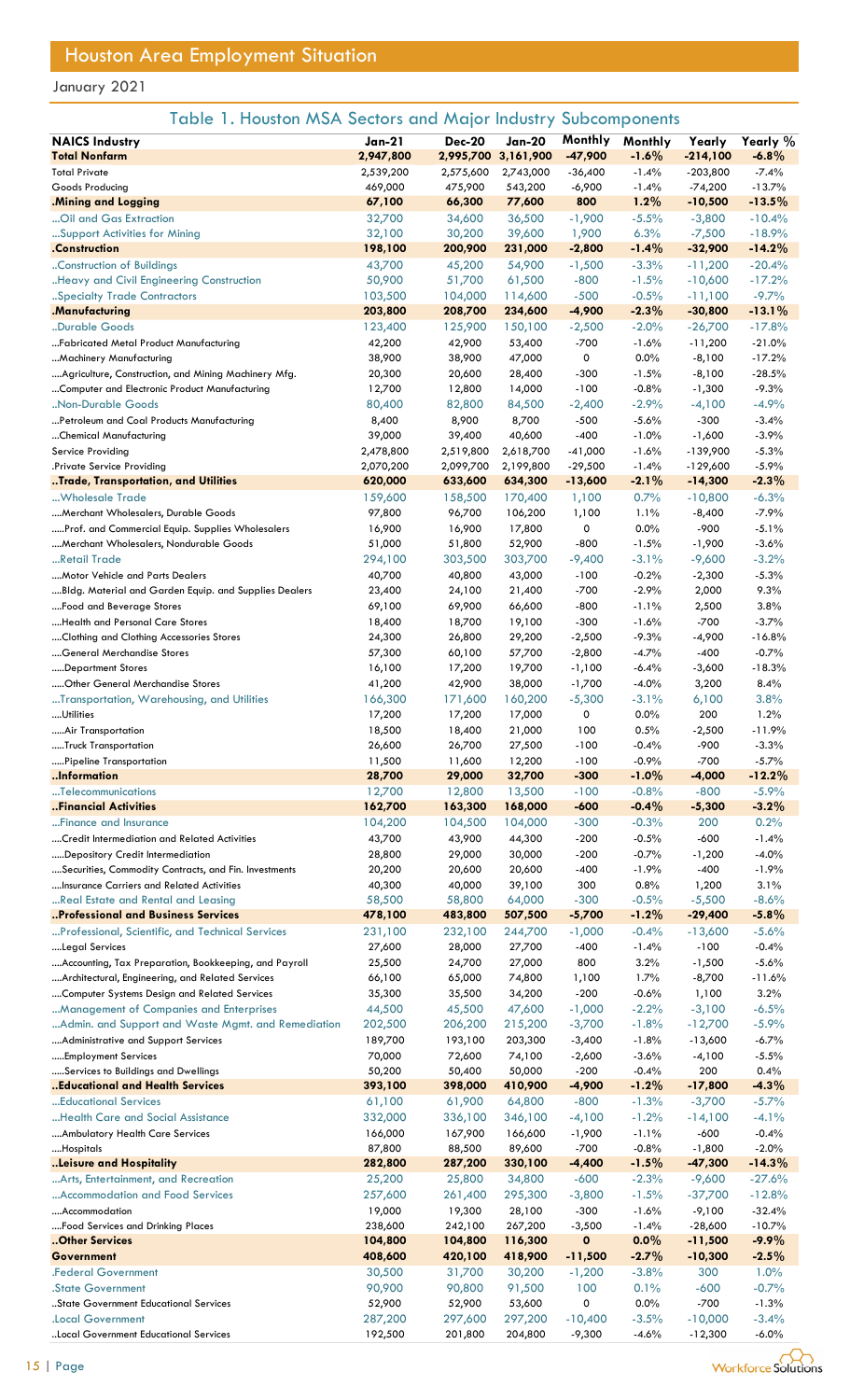### SPECIAL REPORT

### 2020 Current Employment Statistics (CES) Annual Benchmark Revisions

#### Summary of 2020 Benchmark Revisions Impacts on 2020 Employment Picture

With the release of the 2020 annual benchmark revisions to the Current Employment Statistics payroll estimates, a clearer picture has emerged regarding the magnitude of disruption and job losses in 2020 resulting from the global pandemic. Prior to revisions, yearover-year job losses for Total Nonfarm Employment were -141,300. While an improvement over losses during the depths of pandemic in March and April 2020, December's initial estimate remained unprecedented. However, revised data now shows that the Houston MSA ended 2020 down -206,600 jobs. Put differently, total job losses for 2020 were understated by 65,300. Underestimation occurred across nearly all major sector and supersectors with two minor exceptions: Mining and Logging and Other Services although both still experienced significant declines year over year. As for the source of the underestimated losses, Professional and Business Services lead the pack with an estimated gain of 4,900 jobs pre-benchmark to a loss of -27,200, completely erasing any semblance of recovery in this sector. Prior to revisions, this sector was the only one to have shown positive year-over-year growth in the wake of the worst of the pandemic suggesting a level of resilience due to the remote work capabilities of many jobs in this sector. Instead it now appears Professional and Business Services faced similar levels of disruption as other segments of Houston's job market as those for which we intuitively expected extreme adverse impacts such as Leisure and Hospitality. While this latter sector saw the secondlargest underestimation of losses among the major sectors, the overall trend remained the same pre- and post-benchmar with only the magnitude of loss found to be greater to the tune of -12,300 additional jobs shed by this sector. The cumulative effect of the underestimated losses across these and other sectors is that Houston's percentage of jobs recovered through December 2020 has now fallen from roughly 60 percent to 46 percent (NSA) to just under 50 percent (SA). Regardless, this indicates that the path to recovery is now less certain than it was just a few short months ago and further improvement hinges on continued progress in mass vaccinations coupled with a full resumption of operations by businesses no longer subject to restrictions.

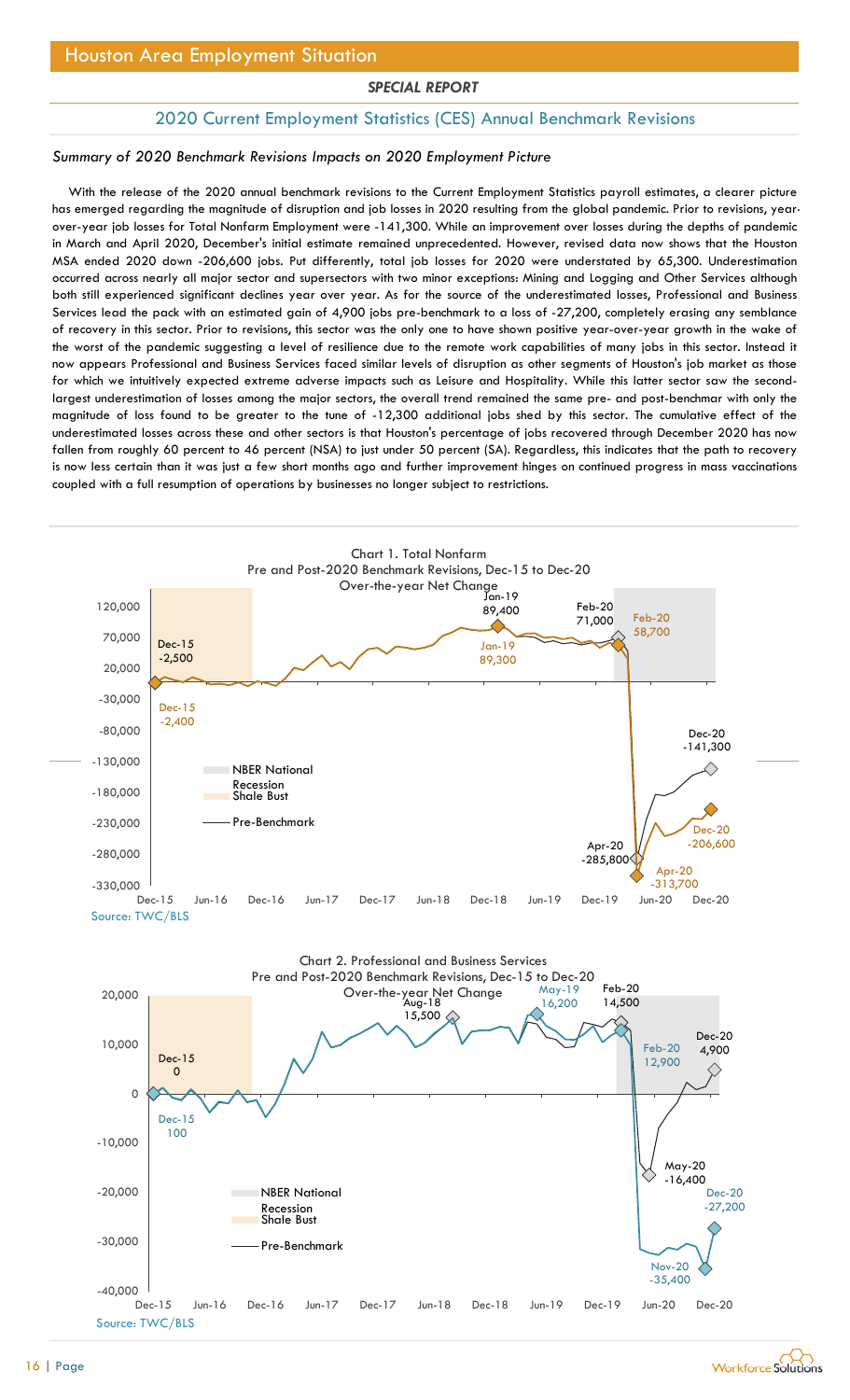## Houston Area Employment Situation

#### January 2021









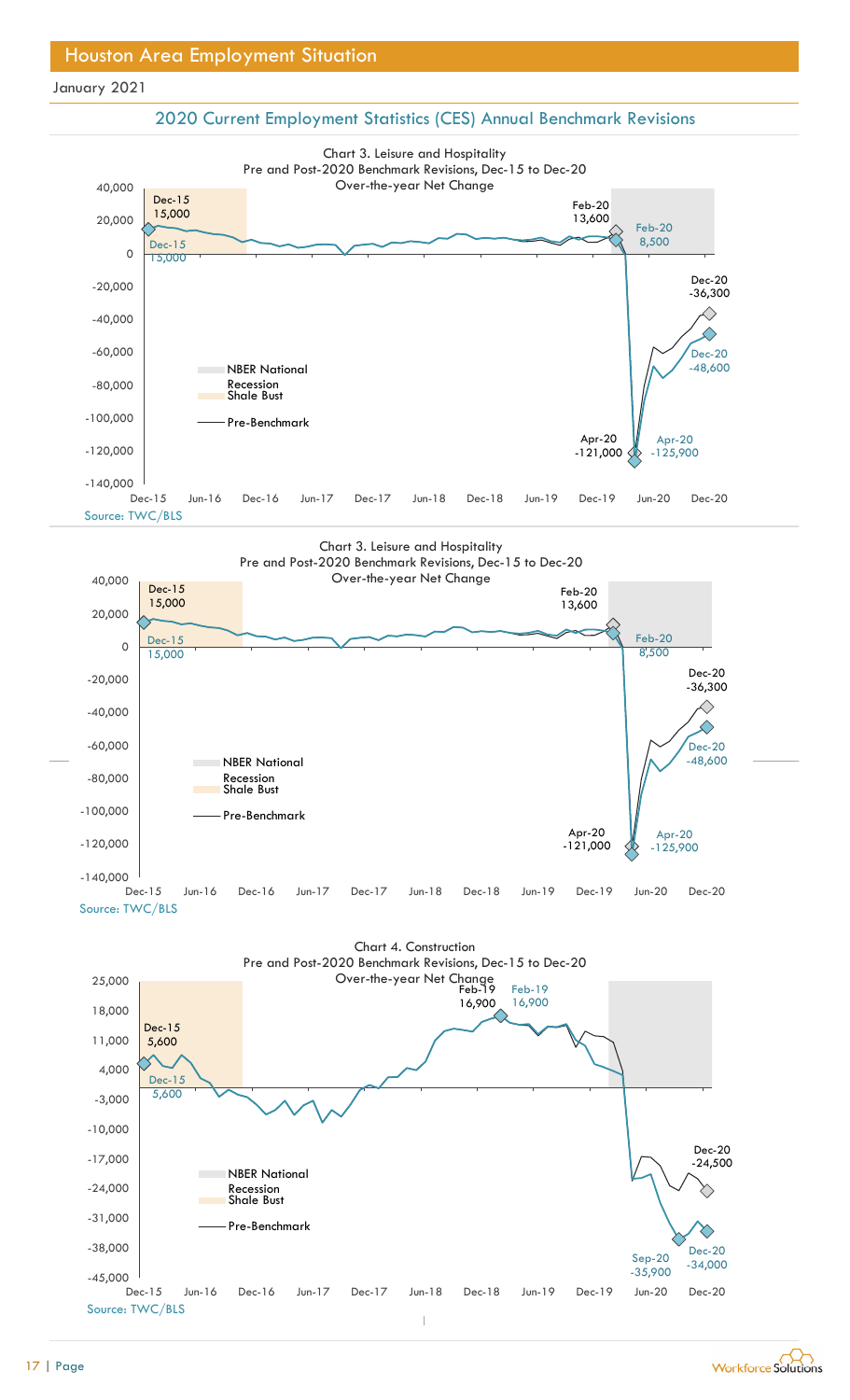## Houston Area Employment Situation

#### January 2021

### 2020 Current Employment Statistics (CES) Annual Benchmark Revisions